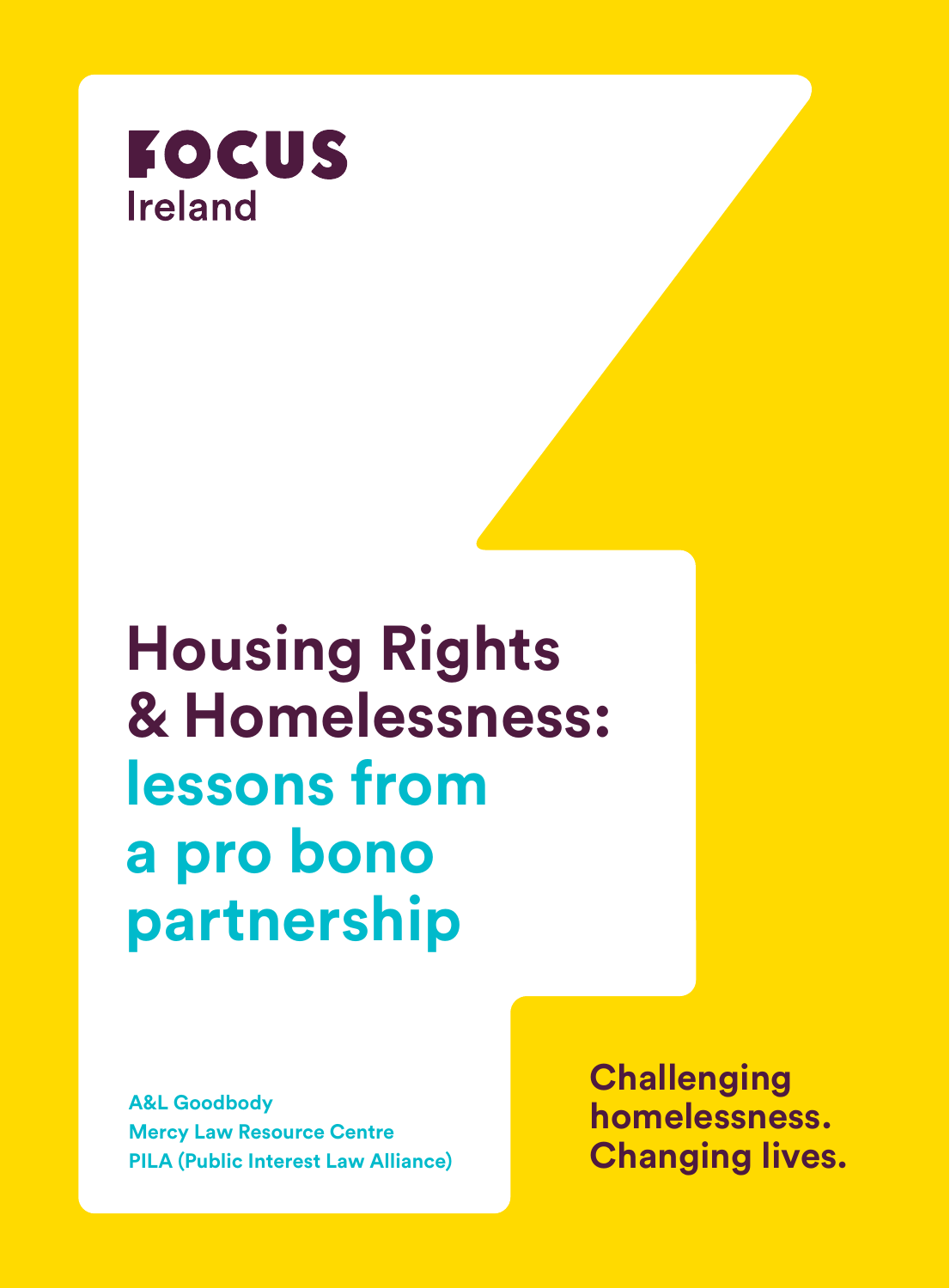# **Contents**

| <b>Introduction</b>                    | $\mathbf{2}$   |
|----------------------------------------|----------------|
| <b>History of the Legal Clinics</b>    | 3              |
| <b>Evolution of the Partnership</b>    | 4              |
| <b>Casework</b>                        | 6              |
| <b>Contextual Analysis</b>             | $\overline{7}$ |
| <b>Examples of Legal Issues</b>        | 9              |
| - Mercy Law Resource Centre            |                |
| <b>Case Studies - A&amp;L Goodbody</b> | 11             |
| <b>Conclusion</b>                      | 14             |

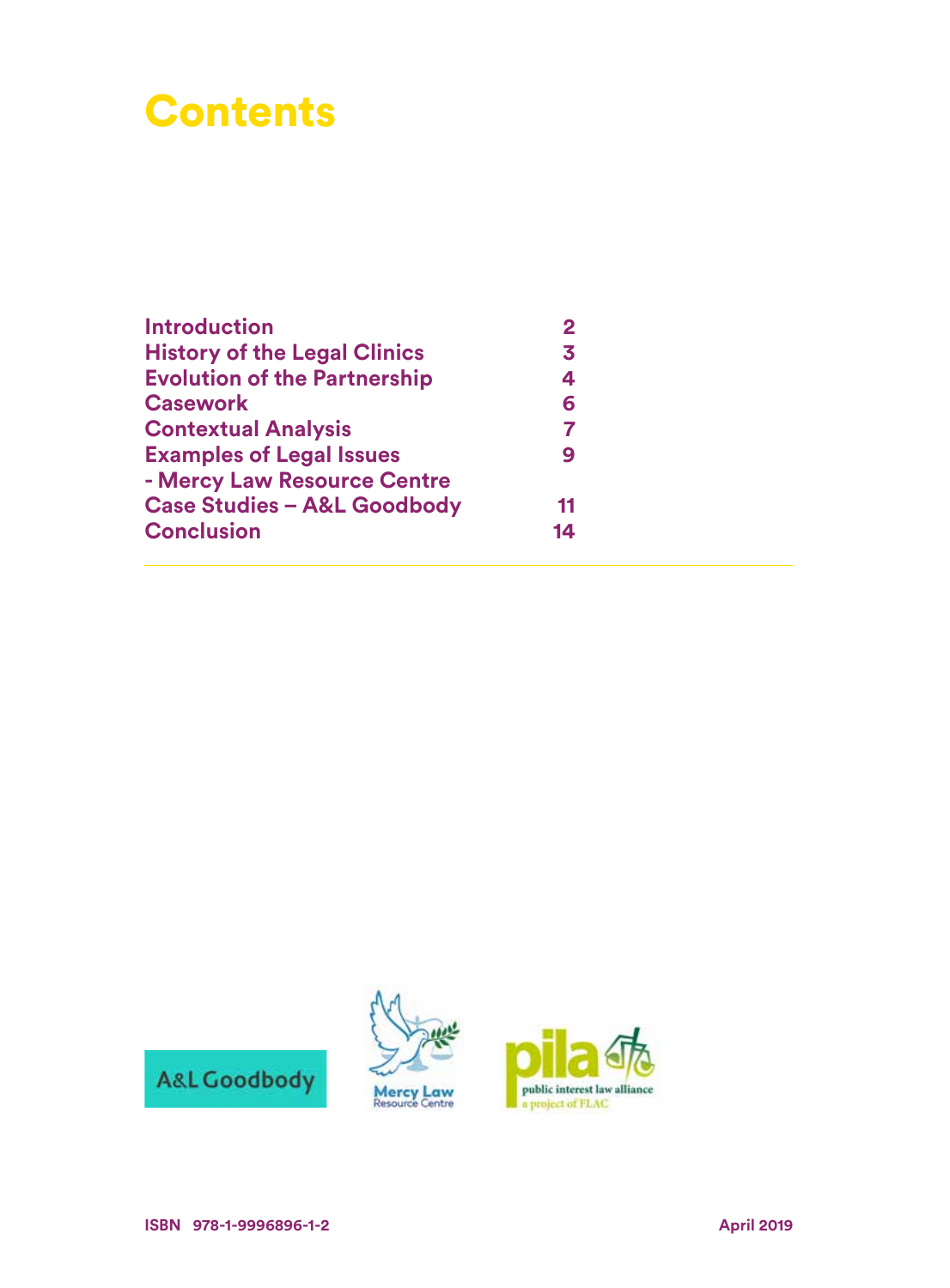**Housing Rights & Homelessness: lessons from a pro bono partnership**

**This report details an innovative housing law clinic operated from the Focus Ireland service in Temple Bar. The housing law clinic is a partnership between Focus Ireland, A&L Goodbody, and Mercy Law Resource Centre which was supported and facilitated by the Public Interest Law Alliance. It consists of legal advice given at weekly clinics and follow up legal representation.**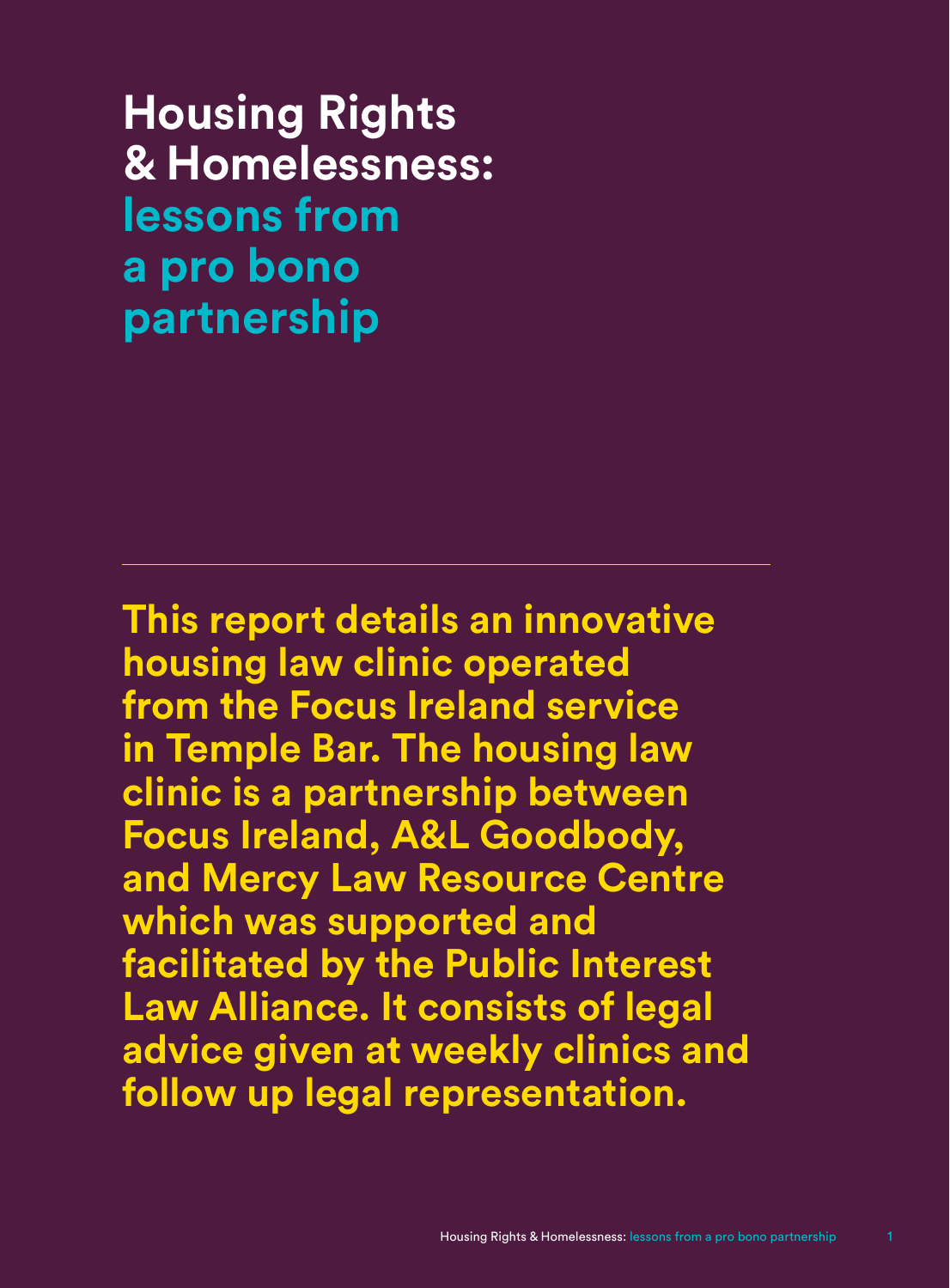# Introduction

#### **The current housing crisis is one of Ireland's most pressing social issues.**

There has been a rapid and unprecedented rise in homelessness over the past five years.

Ireland has witnessed the emergence of family homelessness, with an average of 93 families presenting as newly homeless each month in Dublin in 2018. There were 10,262 individuals experiencing homelessness in February 2019, including 3,784 children. There are others experiencing hidden homelessness, residing in unsuitable accommodation or staying with friends and family as well as those who are at risk of homelessness.

The majority of families and individuals experiencing or at risk of homelessness are entitled to social housing, but the lack of supply has resulted in waiting lists of a decade or longer for many.

The scale of our housing and homelessness crisis means that local authority staff are under pressure in allocating scare resources. The circumstances of some homeless households can be quite complex and legislation is often unclear. There is no express right to housing in our laws or Constitution. While most of the households are eligible for social housing, proving this can be a complex process, as can accessing social housing supports to live in the private rented sector. While many families and individuals manage to navigate these systems with minimal support, others find the barriers too much - accessing safe emergency accommodation presents a huge challenge, let alone finding stable, secure housing. Some of these barriers involve an interpretation of the

law which individuals have a right to challenge but civil legal aid is not available when the case involves housing.

Focus Ireland provides professional advocacy support to individuals and families at risk of and experiencing homelessness. Staff engage with State agencies and local authorities on behalf of customers, advocating for necessary supports and challenging decisions. While we are often able to assist customers to resolve their housing issues, or provide the support they need if this is not possible, some cases require legal advice and intervention. Innovative voluntary and pro bono services have filled the gap created by the current legal aid system. This report details one such service; a partnership between Focus Ireland, A&L Goodbody, and Mercy Law Resource Centre (MLRC) which was supported and facilitated by the Public Interest Law Alliance (PILA).

The partnership consists of legal advice given at weekly Housing Law Clinics and follow-on legal representation.

**10,262** individuals experienced homelessness in

February 2019 including 3,784 children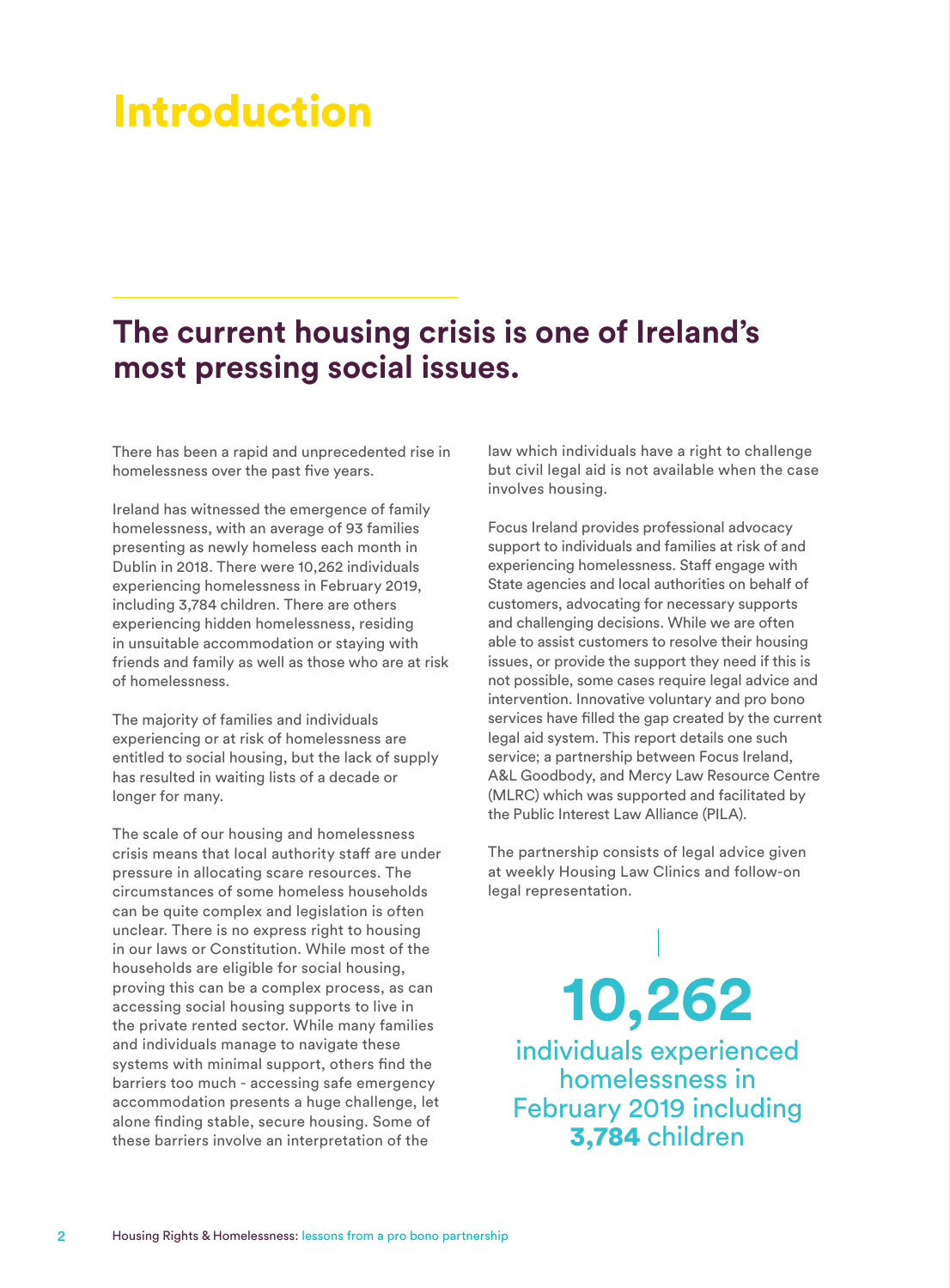# History of the Legal Clinics

#### **In 2010, Mercy Law Resource Centre set up a free legal advice clinic in partnership with Focus Ireland.**

The clinic was hosted in the organisation's premises on Eustace Street in Temple Bar, just opposite the Focus Ireland Coffee Shop. This clinic ran each Wednesday until the new pro bono partnership with A&L Goodbody commenced in January 2018.

MLRC was set up in 2009. It is an independent law centre, registered charity and company limited by guarantee. MLRC provides free legal advice and representation for people who are homeless or at risk of becoming homeless. It also seeks to advocate changes in laws, policies and attitudes which unduly and adversely impact people who are at the margins of our society.

MLRC established the clinic at Focus Ireland in order to be an accessible legal advice service, provided in a location that may be familiar and reachable for homeless individuals and families. The clinic was established to serve a huge unmet legal need for individuals with housing difficulties, given the absence of legal aid provision and the barriers to accessing housing entitlements.

The clinic ran for eight years before the pro bono engagement started. Over those years, new clients were referred into the clinic by Focus Ireland key workers and from contacts directly to the office of MLRC. Each week a solicitor from MLRC met with four to five clients and advised on a range of matters from urgent homelessness issues to issues arising with conditions in social housing.

Over the course of the eight years, MLRC solicitors met with and provided legal advice to approximately 1,054 new clients. MLRC provided further legal representation to many clients who first engaged with the service through the clinic.

At the Focus Ireland clinic, MLRC advised clients on a wide range of issues. From 2015 onwards, its solicitors frequently met with families who were homeless and facing serious difficulties accessing appropriate emergency accommodation. Some examples of the cases MLRC have worked on through the clinic are detailed in this report.

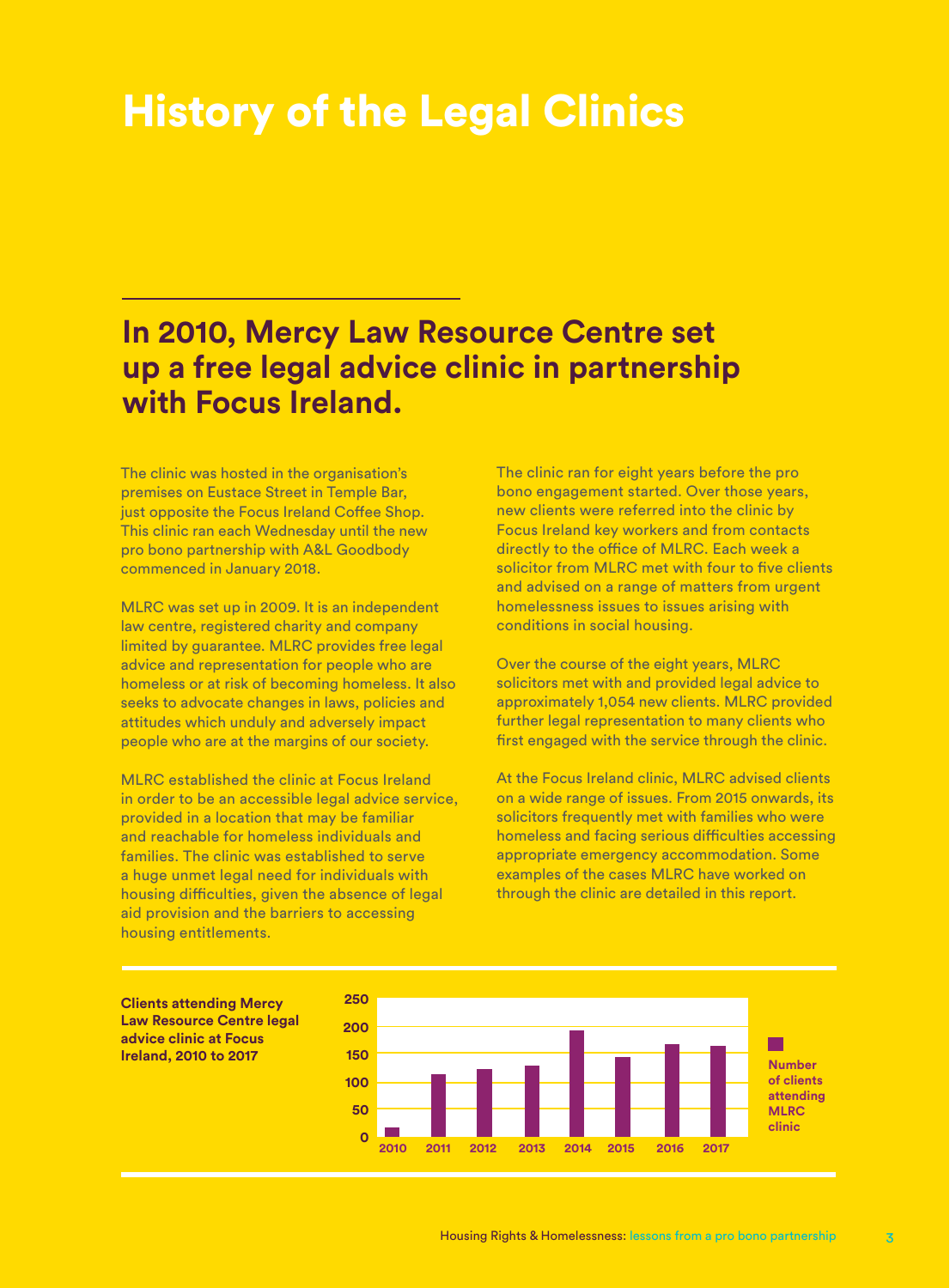## Evolution of the Partnership

**As the housing crisis escalated, and the need for legal services increased, Mercy Law Resource Centre approached the Public Interest Law Alliance (PILA) to discuss the scope of a pro bono partnership that would enhance the capacity of the law centre and increase its reach in order to address the growing unmet legal need.** 

PILA is a project of FLAC (Free Legal Advice Centres) which develops public interest law in Ireland by bringing pro bono legal support to social justice non-governmental organisations (NGOs). In doing so, PILA not only works with NGOs to increase their capacity to use the law, but also with the legal profession to develop a culture of structured pro bono practice. This has led to a greater willingness to take on pro bono legal work, particularly amongst large commercial law firms who are increasingly open to considering areas of law outside their expertise.

In discussing the capacity need within MLRC, it became clear that there was potential to design a 'Signature Project'. The Signature Project is an emerging and innovative model whereby a law firm seeking to strengthen and diversify its pro bono practice takes on individual casework through a strategic partnership with an NGO. MLRC and PILA worked together in developing a proposal that would see corporate lawyers trained up in housing law, attending the weekly Focus Ireland clinic and taking on any relevant follow up – including litigation if required.

PILA then considered the best fit for a project of this nature, and brought the idea to A&L

Goodbody. PILA facilitated a number of meetings between A&L Goodbody and MLRC to examine the issues arising in the clinics, relevant law and procedure, and the practicalities of partnering on the project. It was important to determine what would be expected of the lawyers and how readily they could be trained to provide advice and representation in a new area of law. Taking into account the critical unmet legal need of those who are homeless, A&L Goodbody quickly agreed to begin work on the project.

In December 2017 sixty seven solicitors, trainees and paralegals undertook legal training in housing law provided by MLRC. This covered the legal framework pertaining to social housing and homeless provision, details of common legal issues arising at the clinics and examination of case studies to ensure an understanding of the practical application of the relevant housing law. An MLRC training manual was also provided as an ongoing resource to solicitors involved in the clinics. The training programme was an important element and ensured that the legal advisors from A&L Goodbody were well equipped to respond to the legal issues facing people experiencing homelessness. Solicitors also met with Focus Ireland staff who gave them an insight into the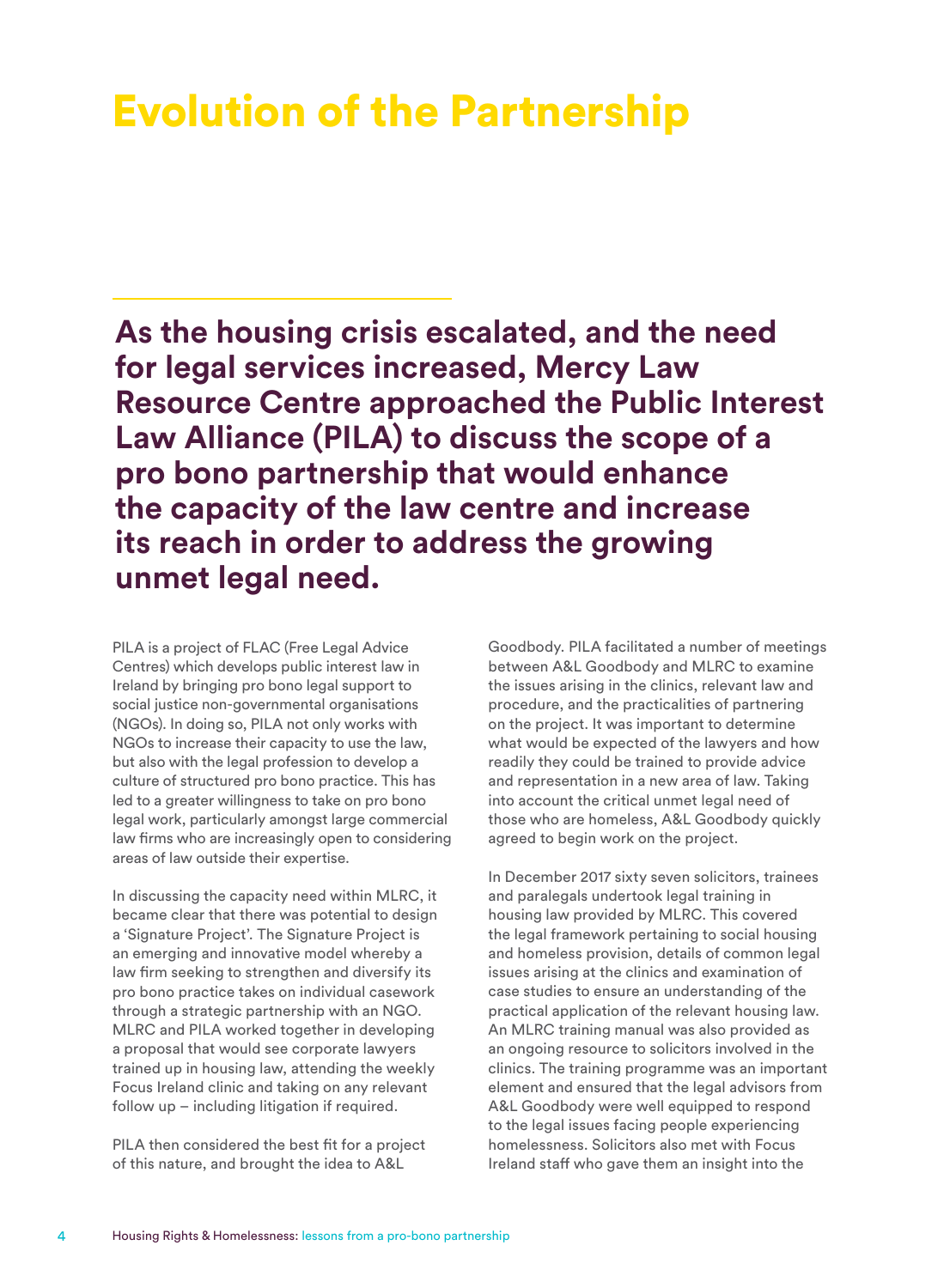experience of people who may be attending the clinic and how to support customers who may be going through very chaotic periods of their life.

After the training, and before attending the clinic on their own, a number of A&L Goodbody solicitors shadowed solicitors from MLRC. Again, this was a necessary part of the planning phase. It provided a solid base from which the A&L Goodbody solicitors could start seeing clients through the clinic.

The clinic operates once a week from the Focus Ireland office on Eustace Street. Focus Ireland support workers and staff refer customers to the clinics. They complete a referral form which includes contact information for the customer, as well as some preliminary notes on the case and advocacy work completed to date. Referrals are processed by a Focus Ireland project leader, who schedules clinic appointments and sends the relevant referral forms to A&L Goodbody and MLRC. The A&L Goodbody Pro Bono Associate contacts the customers to ensure that the referral is suitable for the clinic and to confirm the appointment time. She then briefs the team of solicitors attending the clinic that week.

Each referral sheet includes contact details for the referring Focus Ireland staff member. It became apparent during the pilot phase of the project that engagement between the customer, solicitor and support worker was vital. It is often necessary to undertake advocacy work while any legal case is progressing, and Focus Ireland staff are well placed to do this. They can also support the customer to collate information requested by the solicitor.

# **67**

In December 2017 sixty seven solicitors, trainees and paralegals undertook legal training in housing law

5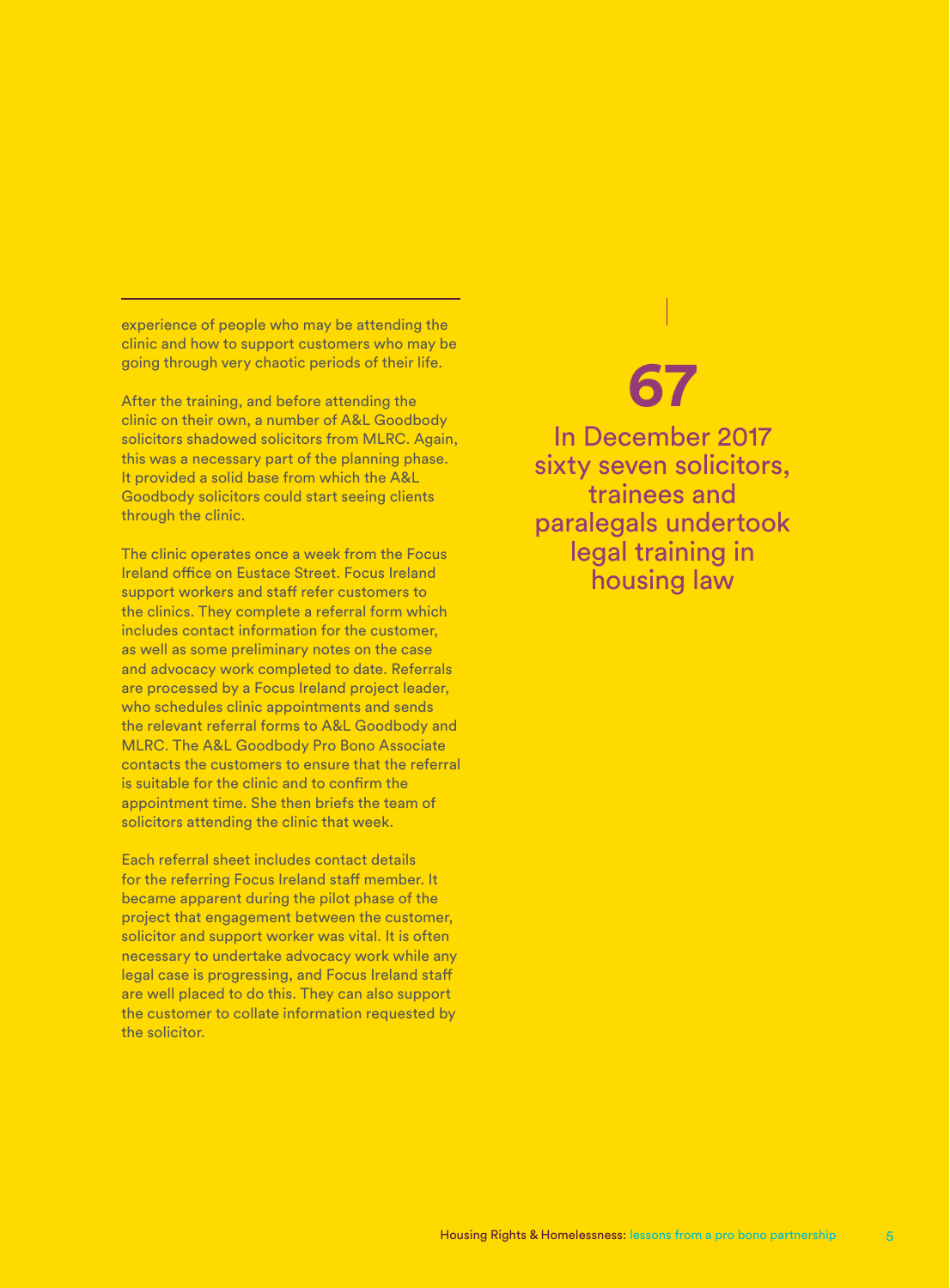# **Casework**

### **With increased capacity it was possible to dramatically increase the number of consultations taking place at Focus Ireland.**

Three hundred appointments were scheduled by Focus Ireland, an increase of 125% in the legal services available. Two A&L Goodbody solicitors attend the clinic every Wednesday and can see up to eight clients in a given afternoon.

Following the weekly clinic A&L Goodbody also provides end-to-end legal representation for clients who require additional legal assistance to resolve their housing issue. The individual or family become a client of A&L Goodbody and are advised in relation to their housing issue. In twelve months 93 clients were supported in this way. Unlike other models of pro bono assistance which are limited to legal advice and information, A&L Goodbody provides end-toend case work to support an individual out of homelessness. This can, for example, involve A&L Goodbody challenging refusals of emergency accommodation, ensuring the application of fair procedures and standards of good administration by approved bodies and local authorities, and representing clients before the Residential Tenancies Board.



**300** appointments were scheduled by Focus Ireland, an increase of 125% in the legal services available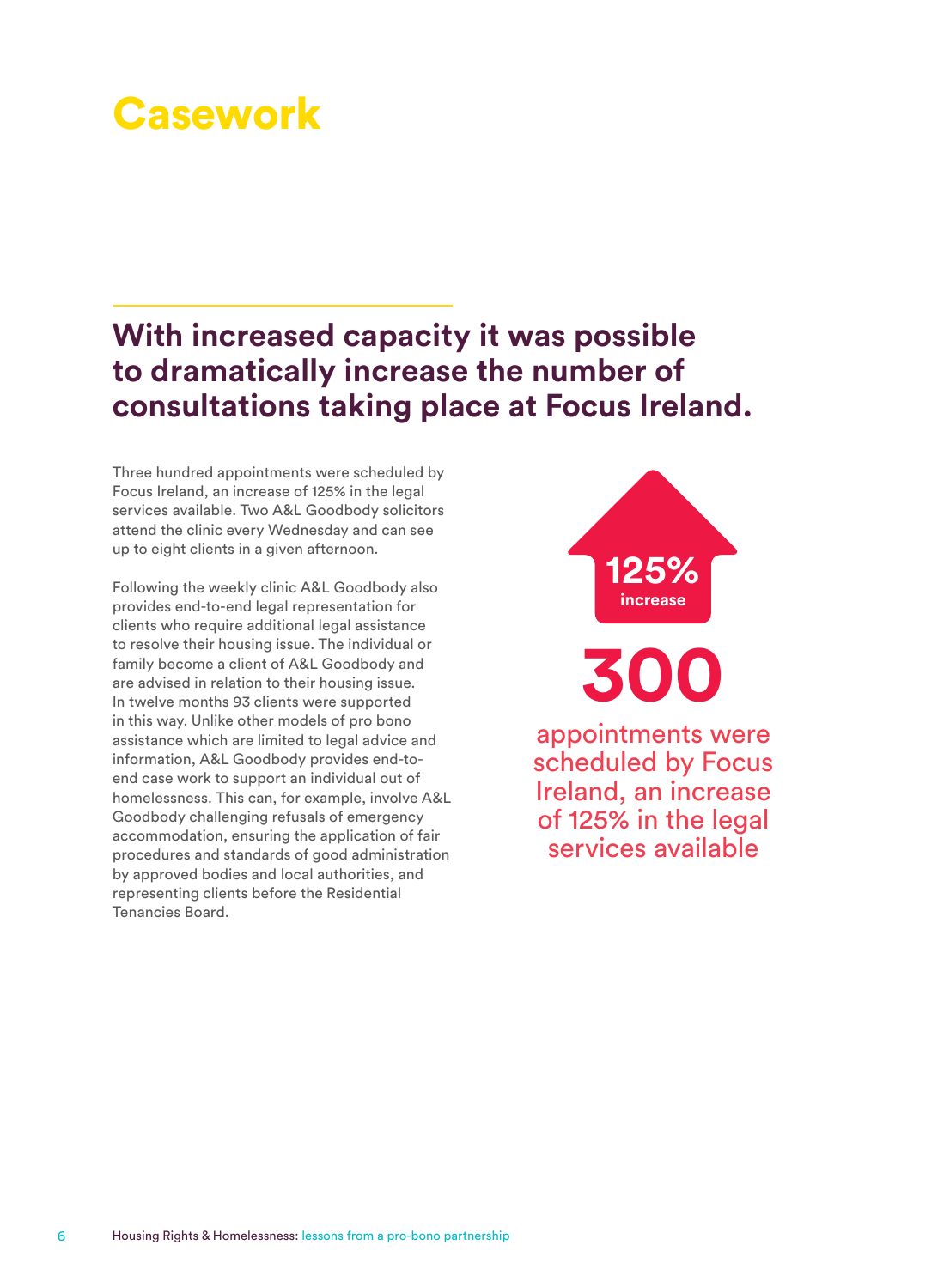# Contextual Analysis

#### **The solicitors engaged in the project have supported customers with a wide variety of legal queries relating to housing and homelessness.**

It is important to situate this work in the wider context of the crisis. The year 2018 saw the largest ever increase in family homelessness. A significant number of challenges contributed to this increase. These included a reduction in social housing allocations to homeless households in some local authorities and the continuing tightening of the private rented market.

The advice and information services which Focus Ireland run in Dublin and around the country have witnessed the emergence of trends as the housing and homelessness crisis has worsened. During 2015/2016, a significant number of households seeking support were doing so because they were struggling with their rent and their tenancies were at risk as a result. Changes to rent supplement rates and the introduction of Housing Assistance Payment made some impact, though these social housing supports have not kept pace with rental increases. During 2017/2018, the majority of households in need of support were at risk of homelessness because they had received a valid Notice of Termination as their landlord was leaving the market. This likely reflects a more buoyant property market and 'accidental landlords' leaving the rental sector.

The issues emerging during the legal clinics are distinct from advice and information queries, as staff are directed to only refer customers with a legal query. Many of the issues which arise during advice and information sessions are the effect of policies which are best challenged via advocacy, rather than legal action. For example, households facing homelessness because their landlord has terminated their tenancy in order to sell do not necessarily have legal recourse. The action of their landlord is legally permitted. Focus Ireland works on tackling these structural policy issues through our advocacy work. However, there remain a significant number of individuals and households who require legal advice and representation to resolve their housing concerns.

For this report, we have reviewed casework data relating to 86 cases and have included a number of case studies in the section below. 36 of the cases related to families or individuals experiencing homelessness. A further 10 related to households in the private rented sector while 7 related to households residing in local authority housing.

**86**

For this report, we have reviewed casework data relating to 86 cases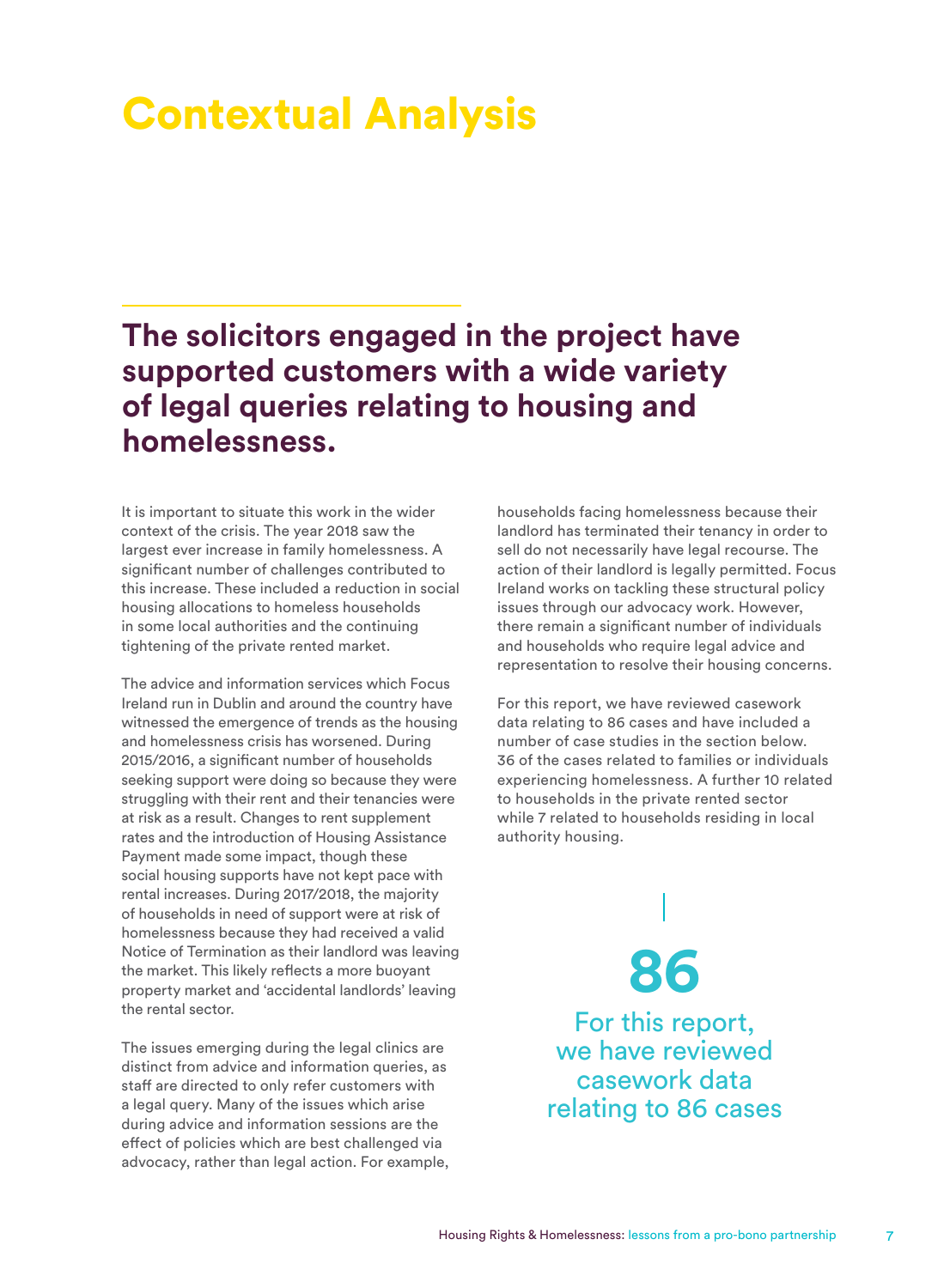#### **Below are the issues raised by customers accessing the clinic**

| Refusal of housing application    | 2              |
|-----------------------------------|----------------|
| <b>Landlord refusing HAP</b>      | 1              |
| <b>Housing allocation</b>         | 1              |
| <b>Transfer</b>                   | 10             |
| Housing application deletion      | $\overline{2}$ |
| <b>RAS</b> related                | 1              |
| Inadequate accommodation          | 7              |
| <b>Succession</b>                 | 3              |
| <b>Accessing social housing</b>   | 24             |
| <b>HAP</b> related                | 6              |
| Accessing emergency accommodation | 6              |
| <b>Accessing priority status</b>  | 5              |
| <b>Notice of Termination</b>      | 5              |
| Custody and housing               |                |

### **18** of the 86 cases analysed from 2018 are now closed

18 of the 86 cases analysed from 2018 are now closed. The majority are ongoing, evidence of the complexity of the legal issues involved. All but 2 of these 18 cases saw positive resolution.

The majority of households accessing the legal clinic were seeking support in engaging with their local authority and challenging decisions pertaining to their housing entitlements. While such decisions can have serious impacts for individuals and families, legal aid is not available in relation to housing and homelessness cases. In addition, the lack of a justiciable right to housing limits the legal avenues open to customers.

Focus Ireland and MLRC are campaigning for legal protection of the right to housing in Ireland. In addition to individual advocacy and legal support, the Housing Law Clinics provide an important insight into the legal trends emerging from the housing and homelessness crisis. Both Focus Ireland and MLRC are engaged in higher level advocacy work which aims to tackle the structural and administrative issues contributing to the crisis. Every two months staff from the four organisations gather to discuss the trends emerging in their work. This knowledge feeds into submissions made to Government departments and agencies.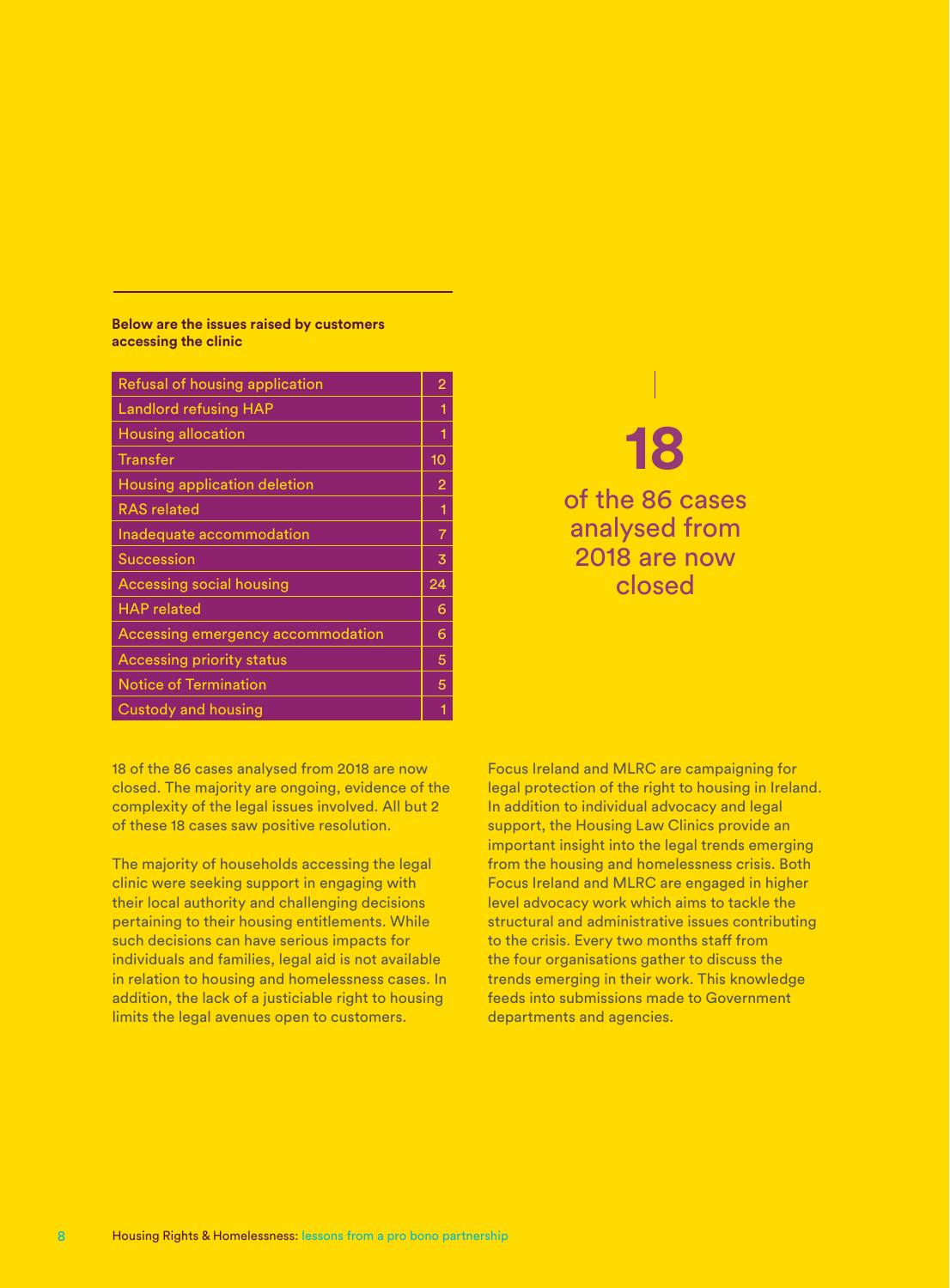# Examples of Legal Issues - Mercy Law Resource Centre

#### **Families provided with inadequate and inappropriate emergency accommodation**

At the clinic, Mercy Law Resource Centre met with several families who had been placed or had had to source for themselves highly inappropriate emergency accommodation, ordinarily in B&Bs and hotels. MLRC acted for one such family, who were placed in unsuitable emergency accommodation that presented a risk to our client's unborn child.

Focus Ireland referred the family to the MLRC legal clinic in late November 2016 and MLRC initially advocated on their behalf, arguing the family was homeless within the terms of s 2 of the Housing Act 1988. It took some weeks to resolve this issue with the local authority and, in the absence of any response from the local authority, MLRC instructed counsel with a view to bringing High Court litigation. However just before Christmas, the local authority accepted that the family were indeed homeless and put them on the self-accommodation option. This meant that the family had to source their own emergency accommodation and were only able to secure a booking in a B&B, located some distance from the children's school.

Serious difficulties quickly arose with the suitability of the B&B accommodation as it did not meet the needs of the client who was pregnant. The client, a diabetic, was admitted to a maternity hospital in January 2017 with high blood sugar levels that presented a risk to her and her unborn child. The hospital wrote to the local authority directly, highlighting the particular needs of this pregnant mother, confirming the unsuitability of B&B accommodation and the need for stable

accommodation where the mother could cook for herself and her family and therefore manage her blood sugar levels effectively.

MLRC also wrote to the local authority stating that B&B accommodation was documented to be unsuitable and presented a risk to the health of the mother and her unborn child. MLRC referred to the negative effect on the family in terms of their family life, their diet, their well-being, and the financial impact. MLRC relied on several medical reports that had been provided and a report from the hospital social worker. MLRC argued that the local authority was obliged to comply with its duties under relevant housing legislation and that such provisions must be interpreted in a manner compatible with the Constitution and with the European Convention of Human Rights.

MLRC contended that the local authority, in providing emergency accommodation that did not meet the family's needs, breached and/or disproportionately interfered with the constitutional and fundamental rights of the family members, including the unborn child, particularly with respect to their right to privacy and family life and their personal rights.

Fortunately, MLRC received a positive response from the local authority shortly afterwards. The family was immediately moved to alternative temporary accommodation operated by an Approved Housing Association. The accommodation was family-friendly, with cooking and laundry facilities together with space for the children to do their homework and play. The location was also significantly better for accessing the children's schools. The client was hugely relieved to move into this accommodation which she felt met the needs of her family.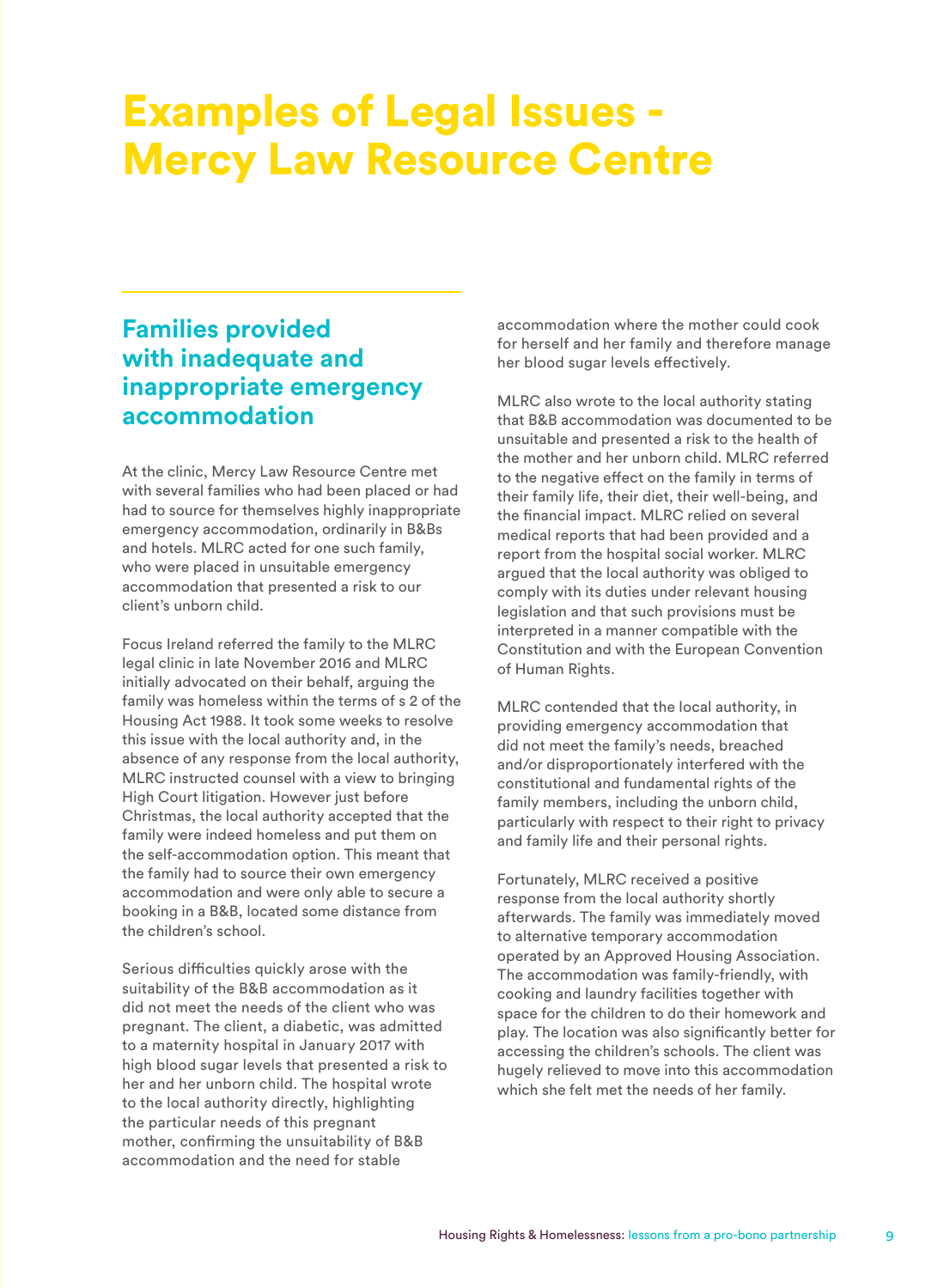#### **Vulnerable client refused access to the social housing list**

MLRC met a client, a victim of domestic violence, at the Focus Ireland clinic, who had been refused access to the social housing list and was in a very distressing situation. The client was a non-Irish national and had been refused access to the housing list as she had not made a joint application with her husband, who was the perpetrator. At the time of meeting her, the client was pregnant and had left the family home to seek safety in a refuge.

After initial correspondence with the local authority failed to resolve the issues, MLRC challenged the local authority's refusal by way of High Court litigation. The litigation directly challenged the lawfulness and the lawful application of Circular 2012/41, which is a policy document issued by the Department of Housing, Planning and Local Government, restricting the access to social housing for non-Irish nationals. Fortunately, the case settled prior to hearing, in the client's favour.

#### **Refusal of emergency accommodation to vulnerable family**

MLRC took a number of High Court actions on behalf of families who were refused access to emergency homeless accommodation by local authorities. Several of these families accessed the MLRC service through the Focus Ireland clinic.

One case in particular involved a mother who travelled from Malaysia to Ireland in 2016. The daughter was an Irish citizen and the mother travelled to Ireland to secure suitable second level education for her daughter, which she considered not available for her within Malaysia. The mother ran out of monies in 2017 and resorted to sleeping in their rental car for over two weeks until they came to the attention of An Garda Síochána who put the family in touch with a women's refuge in Bray.

In February 2017, the mother applied to be put on the housing list but was refused as the local authority believed she had monies to fund her own emergency accommodation and on the basis that the family could access alternative accommodation in Malaysia. MLRC engaged in lengthy correspondence with the local authority but this did not resolve the issue. High Court litigation subsequently issued, to challenge the decision of the local authority to refuse the family emergency accommodation.

In those proceedings, MLRC argued on behalf of the family that the local authority's decision to refuse emergency accommodation was irrational and unreasonable and based on irrelevant considerations, the decision was based on errors of fact, and that the local authority failed to vindicate the mother and daughter's rights under Articles 40.1. 40.3 and 42A of the Constitution and Articles 3, 8 and 14 of the ECHR. Nonetheless, the Court held that the Respondent's decision was not at "variance with fundamental reason and common sense" and that the local authority's conclusion that the applicants could access emergency homeless accommodation in Malaysia was not unlawful.

The decision showed the high level of deference afforded to the local authority in their decisionmaking with respect of the homeless assessment. The decision of the Court in this case, and in other similar cases, highlighted the clear gap in legal protection for families who are homeless as there is not right to emergency accommodation in Irish law.

While the Court upheld the decision of the local authority in this case, the client was ultimately provided with emergency accommodation.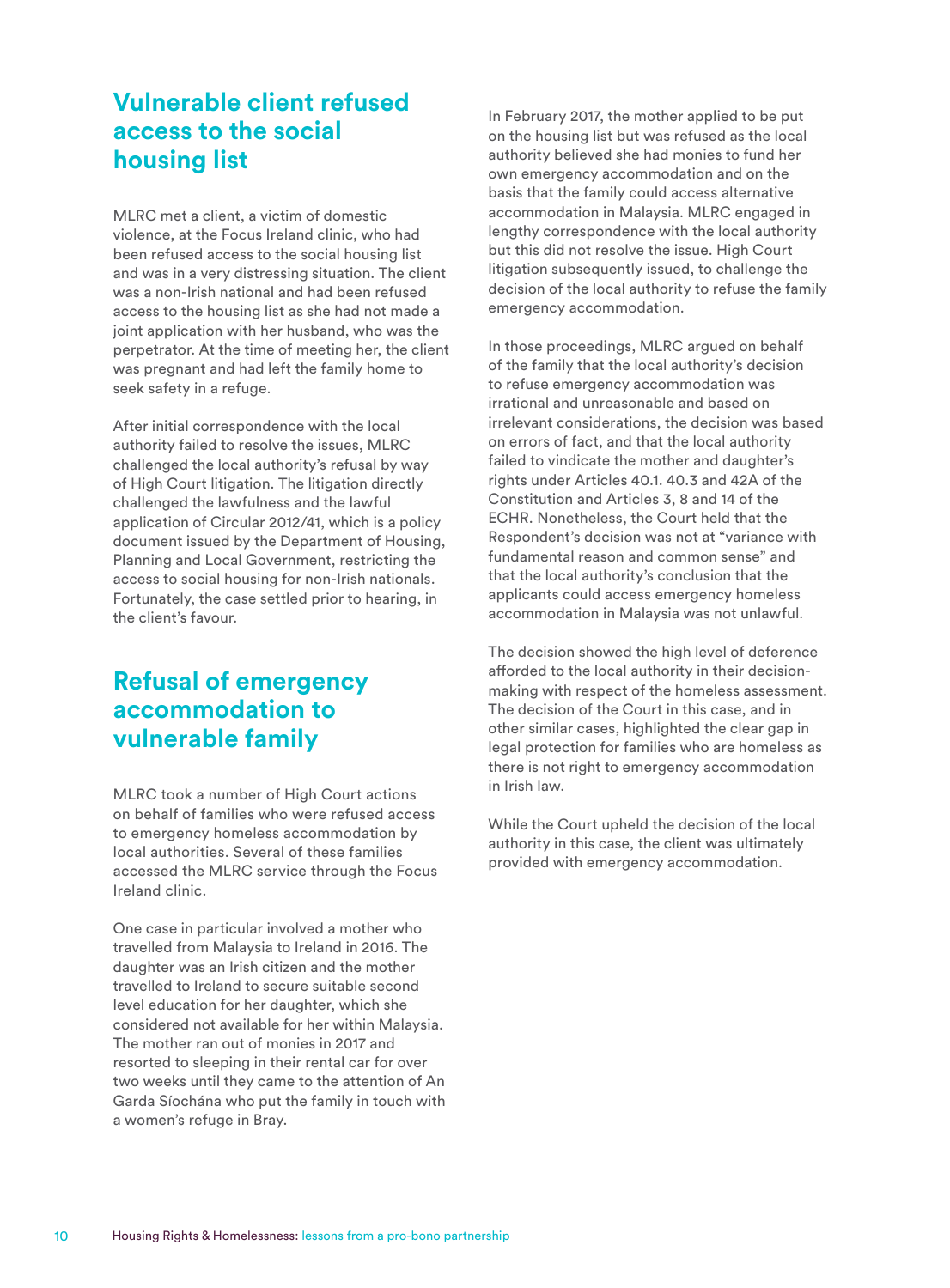# Case Studies – A&L Goodbody

### Eoghan O'Keefe



**I have attended at the clinic a number of times but one case in particular stands out. I met with a young couple with four children under the age of 7. By the time the couple presented at the clinic they had been homeless for over a year.** 

The family frequently moved between various accommodation options and the unpredictable nature of their living arrangements placed a lot of stress on the family. Their need for long-term accommodation was compounded by their second youngest daughter's medical requirements. She had been diagnosed with Autism Spectrum Disorder and the family had been advised by their doctor that the fact the family was constantly moving between accommodations was having a detrimental impact on her overall development.

The family were entitled to avail of a home tuition programme from the Department of Education which would assist in managing their daughter's condition. However they were subsequently told that she would be unable to avail of the tuition unless she had a permanent home address in which to receive it.

They had applied numerous times to their local local authority for any form of long term or rolling accommodation but had been unsuccessful due to the difficulty in accommodating a family of six. When possible they had availed of the self-accommodation scheme or emergency

accommodation. However in many cases the accommodation available was not suitable for their young children and they were forced to split the family between various friends and relatives in order to ensure accommodation for a night. When we met them they had not been offered any suitable accommodation for a period of 6 weeks. During this time the family were forced to separate and stay in a number of different homes. We advocated on the family's behalf to their local authority on a number of occasions, explaining the family's urgent need for accommodation. However we received only a limited response.

We then reached out to a barrister and drafted a letter to the local authority again outlining the family's circumstances and noting that if suitable accommodation were not provided soon, we would be bringing a judicial review application and a seeking a High Court Order to address the situation.

Shortly after sending that letter, the family were informed that they had been nominated for a placement in a family hub. Fortunately they were successful in their interview and were granted a large apartment on an 18 month contract. Our clients were really grateful for our help throughout the process and were delighted with the result.

I would highly recommend getting involved in the housing law clinic programme to any solicitor. From a practical perspective, it's a great way to develop key skills needed as a solicitor. It also grants an opportunity to apply those skills to a really worthwhile endeavour. Very often the clients we deal with through the Clinic are in a very vulnerable position and can be extremely frustrated by the responses they have received elsewhere. The housing law clinic affords them the opportunity to be listened to and, through our representation, to ensure that their voices are properly heard within the social housing process.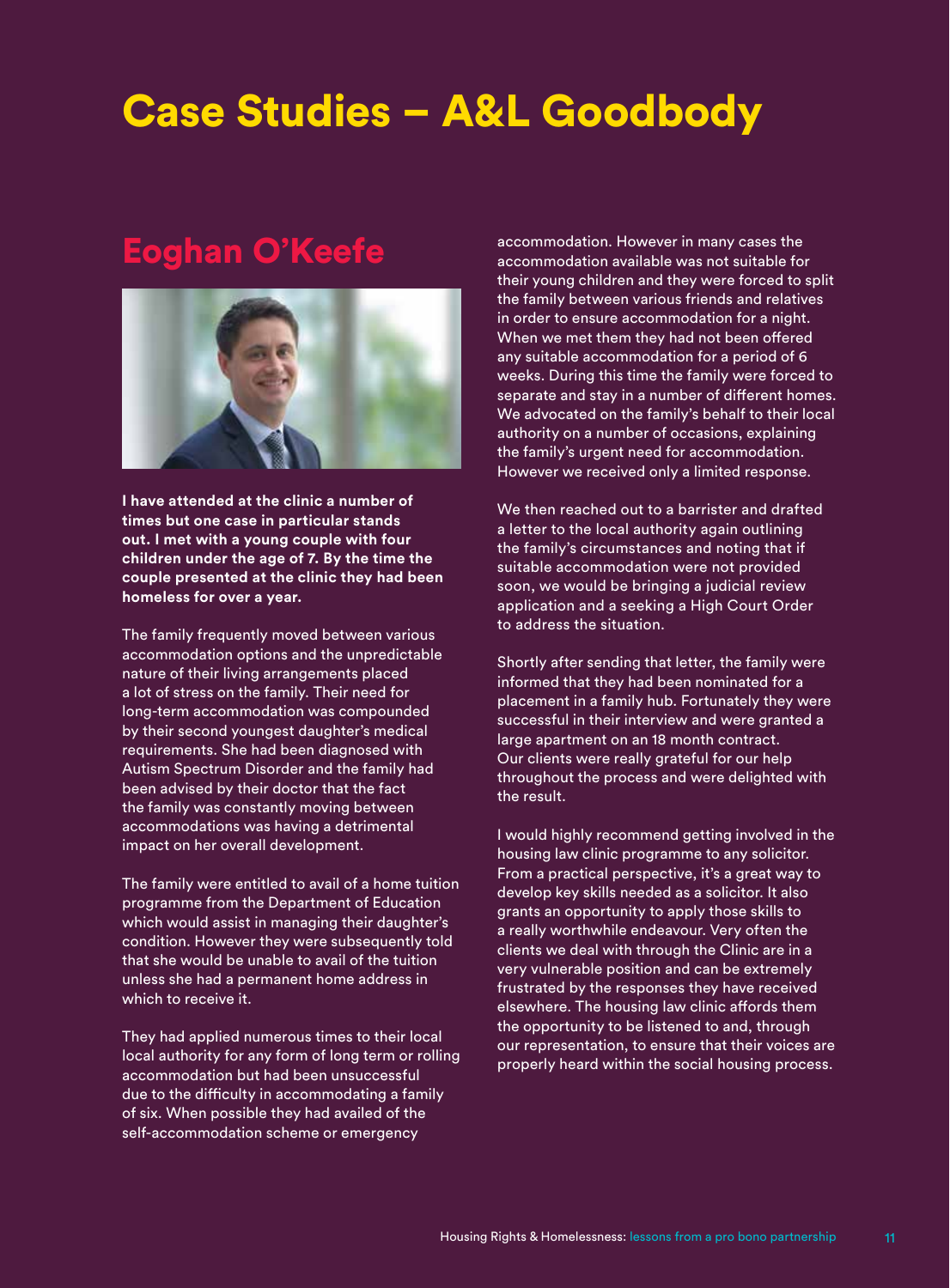### Jack Kennedy



**I joined A&L Goodbody in 2018 and was quick to get involved with the housing law clinic. One client in particular stands out above the other people I met through the clinic. Our client was residing in a one bedroom apartment with her father and stepmother. Her father had been living in the apartment since 2009. The apartment is owned by a local authority but an Approved Housing Body (AHB) manages the property and had been acting as landlord. Our client had moved into the property in 2015 on a temporary six month licence. After the expiration of six months our client continued to reside at the property. She had been added to the rent book and began paying rent to the AHB. In May 2018 her father notified the AHB of his intention to emigrate and that his daughter would continue to reside at the property in accordance with the local authority's succession policy. However, given a recent change in that policy our client was no longer eligible to take over the tenancy.** 

The AHB sought to evict our client and take back the property. The challenge for us was to try and establish a tenancy for our client. Given the exceptions under the Land and Conveyancing Act 2009 for AHB's it was difficult to see how we would do so. We engaged in advocacy efforts with the AHB. We outlined our client's circumstances and sought to negotiate a transfer of the lease or alternatively that our client be offered a new tenancy with the AHB.

We ultimately ended up in adjudication before the Residential Tenancy Board (RTB) seeking a determination of the matter. The RTB found against our client but we did manage to secure our client an extra six months in the property than she initially would have had. The AHB also returned all rent monies paid by our client. This additional time provided our client with the

breathing space necessary to secure alternative accommodation which she did during this period.

As a solicitor you often forget how difficult it can be for someone without any legal training to find an answer to a legal problem. Being able to attend the clinic and help someone who may not be able to afford to pay for advice is exceptionally rewarding. The clinic has also given me an insight into the sheer scale of this housing crisis and the need for more people to get involved to try and tackle an issue which only seems to be worsening.

### Grace O'Malley



**Through the clinic I have met with a number of families who were homeless or in imminent fear of becoming so. Reflecting on the work I have been involved with one family in particular stands out. The family was made homeless due to targeted anti-social behavior. The family was constantly harassed and this culminated in their housing being burnt out and rendered uninhabitable. Our client is a single father with sole custody of a teenage daughter. Our client is also illiterate so his teenage daughter was heavily involved and assisted with the paperwork and correspondence with the local authority.** 

This case involved a huge amount of advocacy work on our part and we were in constant communication with the local authority. The family had not accessed emergency accommodation and 'couch-surfed' with friends and family. As the family was not roofless their case was not being treated with the urgency it required. After many letters and calls back and forth to the local authority, we successfully secured a transfer of the client's tenancy to another suitable tenancy in the same area near the daughter's school.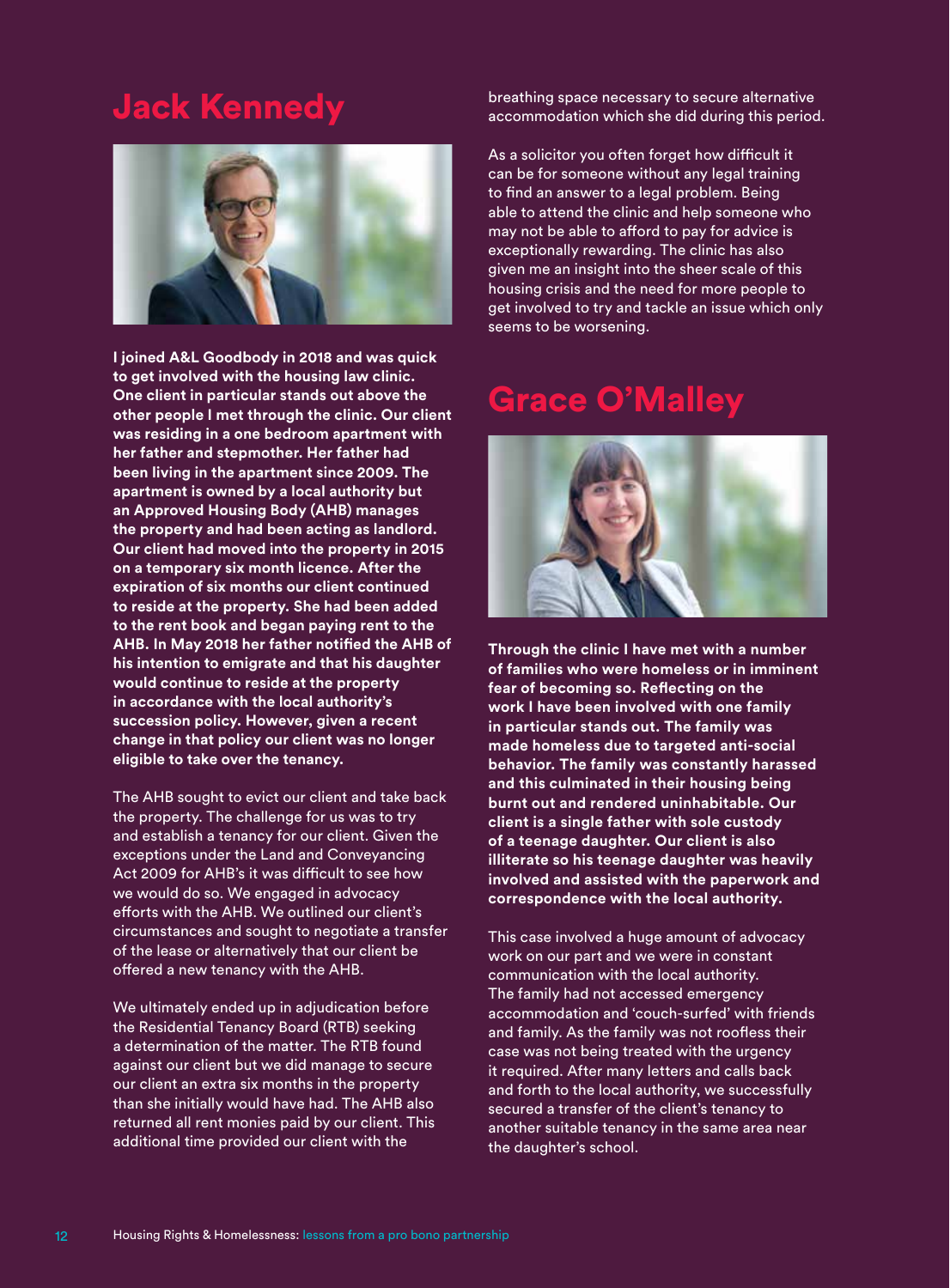The housing crisis can seem like such an insurmountable problem, but this clinic gives solicitors an opportunity to help those affected by it in an incremental but effective way. Many of the clients I have come across face literacy issues and language barriers in dealing with housing authorities – this is where we can step in and use our legal skills to trudge through the paperwork and pick out the key issues and advocate persistently on behalf of our clients. A large part of our role is to really listen to clients and to let them know we're on their side, as many of the authorities seem to deal with homeless people and those at risk of homelessness in a dehumanising manner. I would really encourage solicitors to help out, when we already have the skills and knowledge and the supports at our disposal. It is a small effort that goes a long way in restoring dignity and stability to the lives of people and families who find themselves homeless.

### Audrey Whyte



**I am struck by the complexity of the legal issues presenting at the clinic. One case I have worked on highlights this quite well. I met with a foreign national couple with three children. All three children have complex medical needs. The current accommodation was wholly inadequate; however it was necessary to take a more medium and long term approach to support the family's housing needs.** 

**The family required a tenancy agreement for a previously illegally sub-let local authority property. We successfully engaged with the landlord and local authority and the family were granted a new lease for the current property. However, we were aware that the family required a long term solution to their housing needs. This involved us working with medical professionals to obtain occupational** 

**and consultant reports to evidence the medical needs of the children. We also obtained an environmental health report which supported our argument that the property failed to meet the needs of the children. These advocacy efforts have resulted in the family having their status on the medical priority housing list updated from a 3 bed to a 4 bed house.** 

Access to social housing is fraught with difficulties but I believe that individual case work can help in a small way to improve the system by advocating on behalf of those faced with the harrowing situation of being homeless or at risk of homelessness. Working in the clinic has been an extremely worthwhile experience both professionally and personally and I would encourage others to get involved. Our client offers the following insight:

"My family is indeed very grateful to the law firm of A&L Goodbody for your very dedicated service, especially Audrey assisted by … Jamie. Particularly of note is the fact that at all times during your representation in the long drawn out process to address our housing need, there was this inexplicable belief in us that you had our best interests at heart, even when the only options on the table didn't seem most palatable in our situation. In your peculiar humane but professional manner you ensured all issues presenting were properly addressed to achieve the best possible outcome for us in the end. Suffice it to say that the difference you've made is remarkable"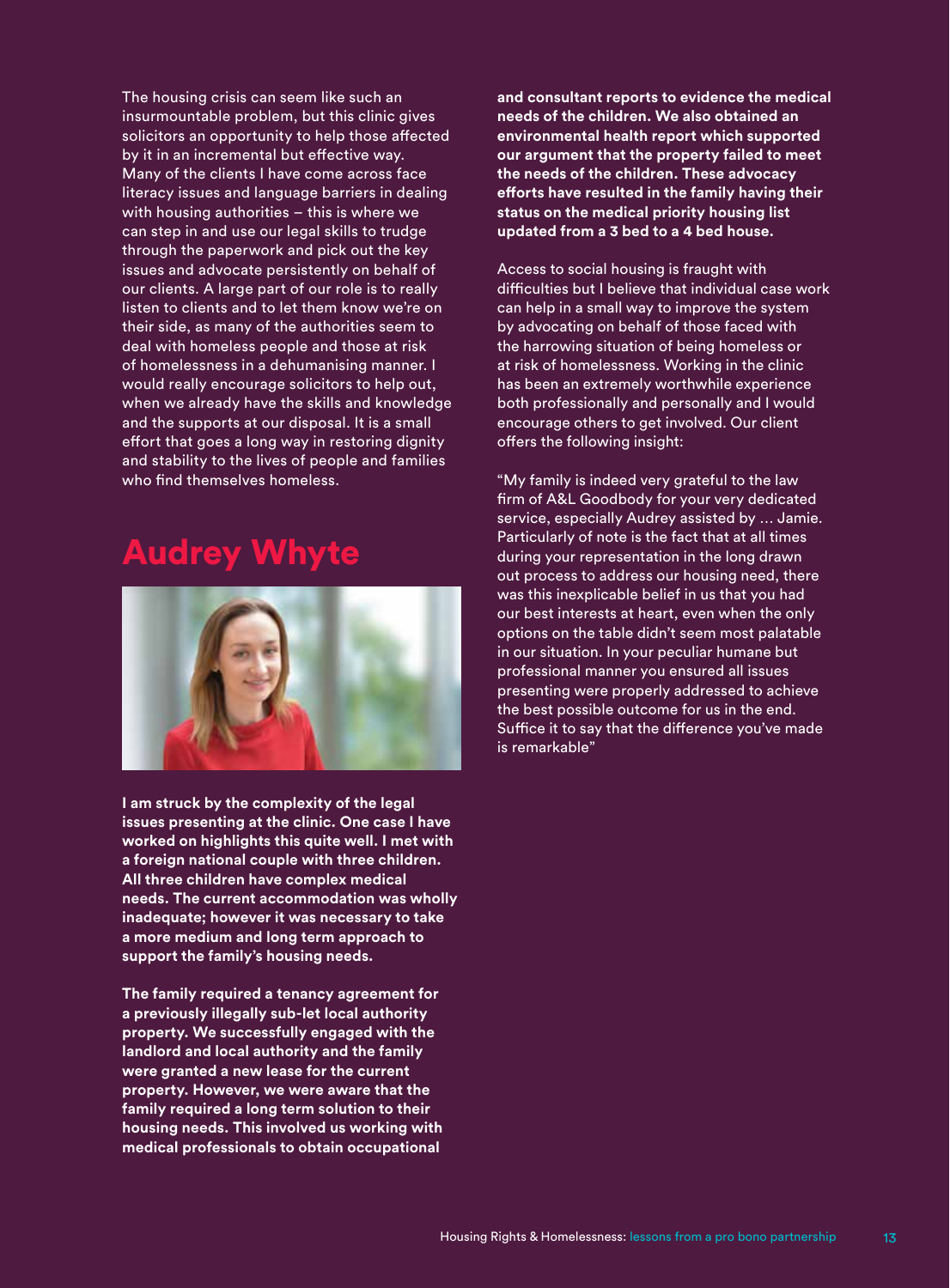# **Conclusion**

The Housing Law clinic has provided a very valuable resource for clients of Focus Ireland and other homeless individuals and families to access legal advice in an accessible and flexible manner. The original iteration of the clinic, established by Mercy Law Resource Centre, has provided a sound basis for development of the pro bono project. The impact of the clinic, proven over the course of eight years, is now being built on and expanded though the partnership with A&L Goodbody. The pro bono partnership and support of A&L Goodbody has enhanced MLRC's capacity to engage with other clinics and reach a greater number of vulnerable individuals and families who are facing homelessness.

This service has been made possible due to the unique collaboration between the organisations. As highlighted by the solicitors in the above case studies, many of the cases presented to the clinic are legally complex and require persistent advocacy to resolve. Without access to such services, it is hard to imagine that individuals or families would be in a position to resolve such issues themselves, given the chaos that homelessness causes. The importance of the legal advice and representation provided by A&L Goodbody and MLRC cannot be overstated. While it is hoped that such pro bono supports will not always be needed, until such time as we have fair, transparent and accessible public housing and legal aid systems they will remain necessary.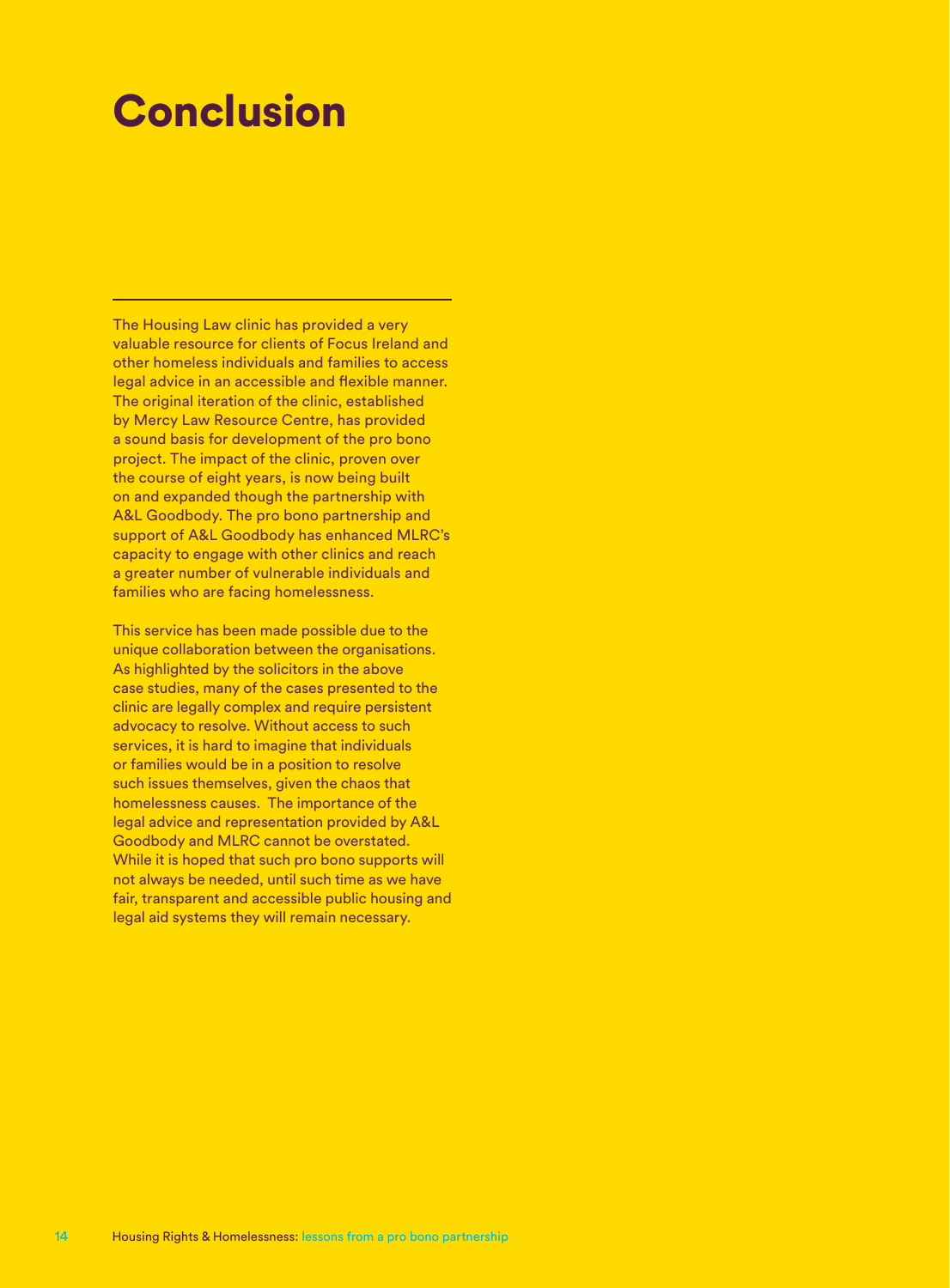#### **Notes**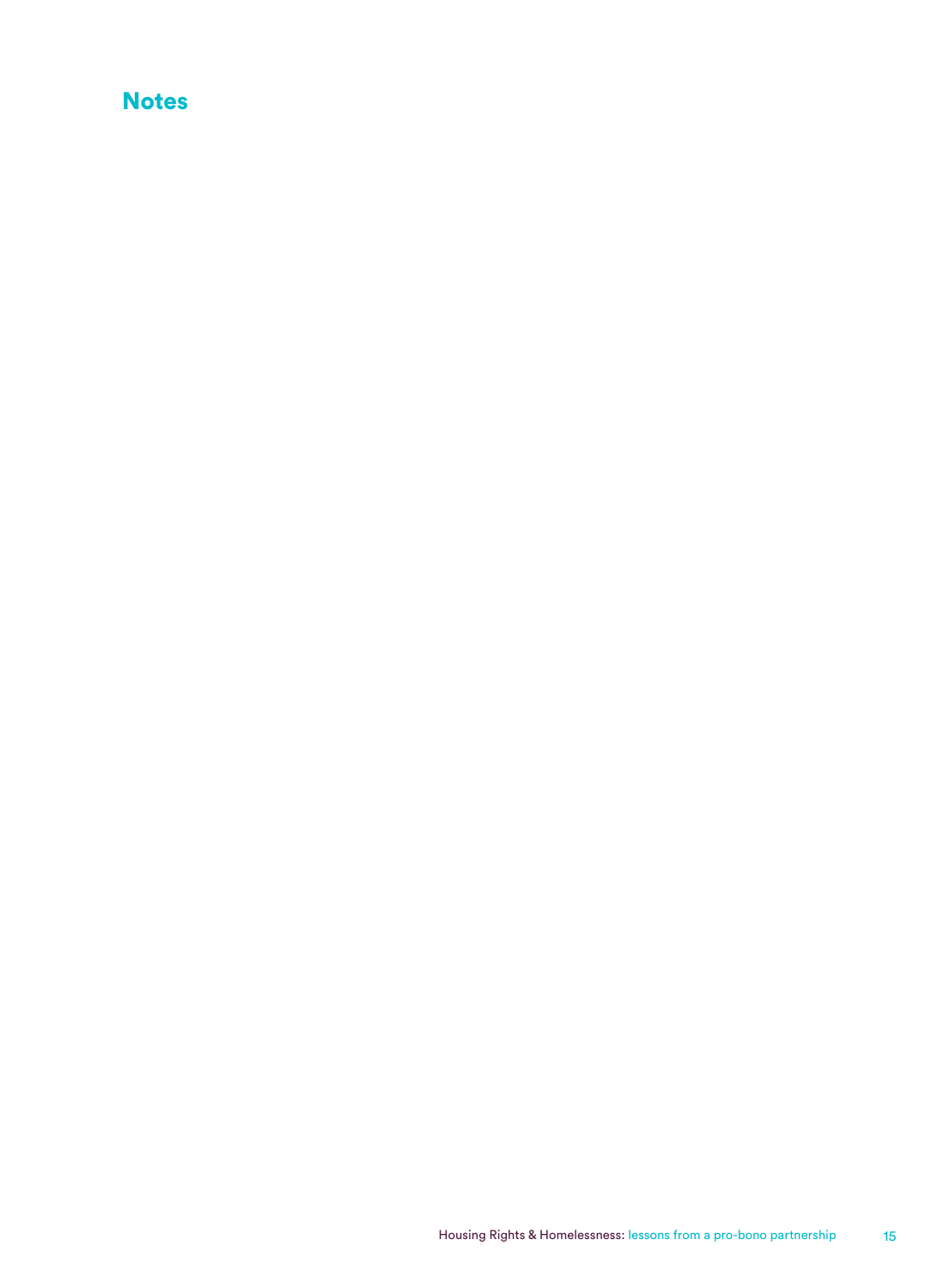#### **Notes**